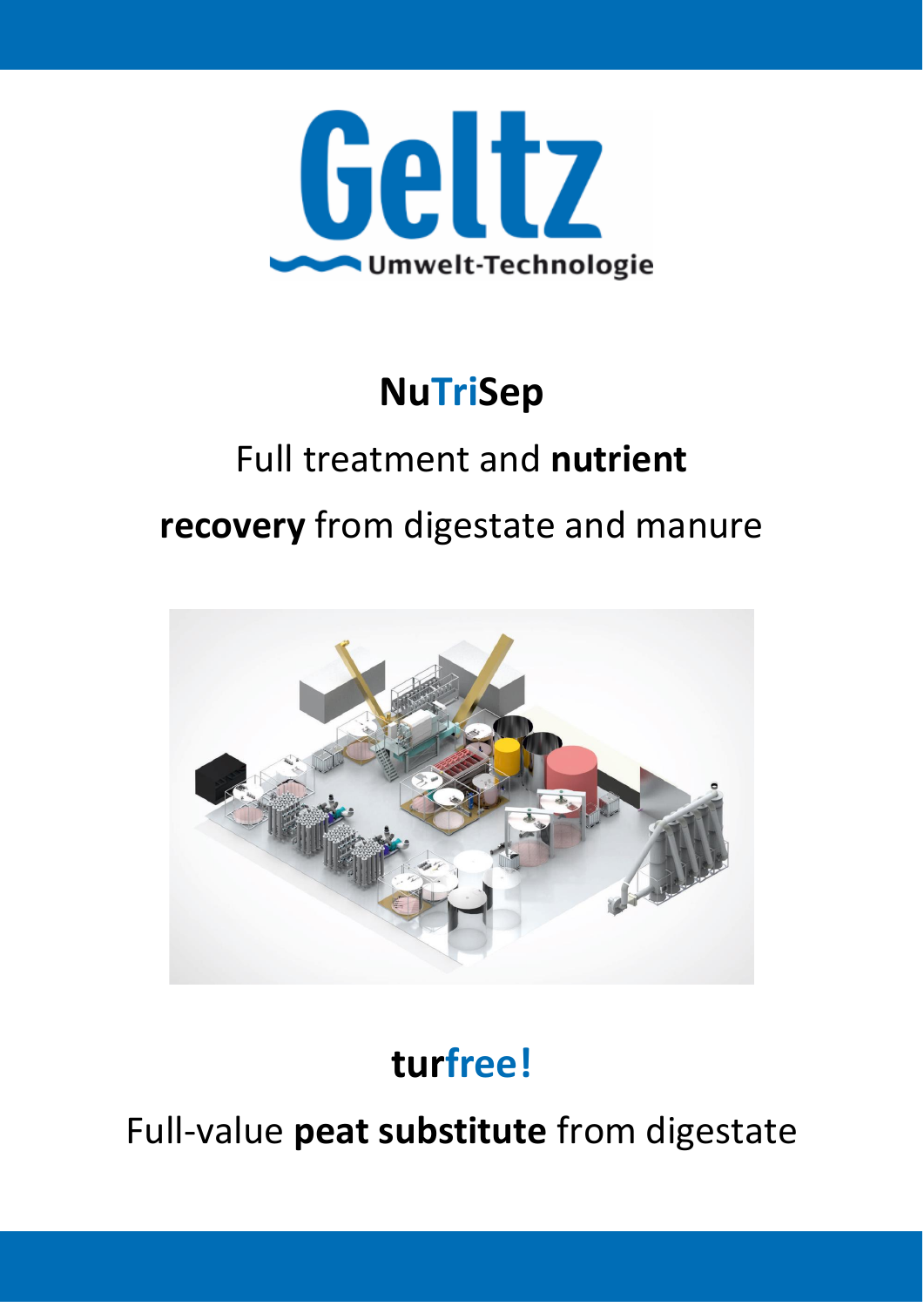

#### **Contact**



#### **Ulrich Geltz** Dipl.-Biologe **Tel.:** +49 7041 829910-10 **Mail:** ulrich.geltz@geltz.com



#### **Fabian Geltz**

Dipl.-Ing. Verfahrenstechnik **Tel.:** +49 7041 829910-14 **Mail:** fabian.geltz@geltz.com

#### **Adress**

Geltz Umwelttechnologie GmbH Kerschensteinerstraße 6 75417 Mühlacker **https://geltz.de**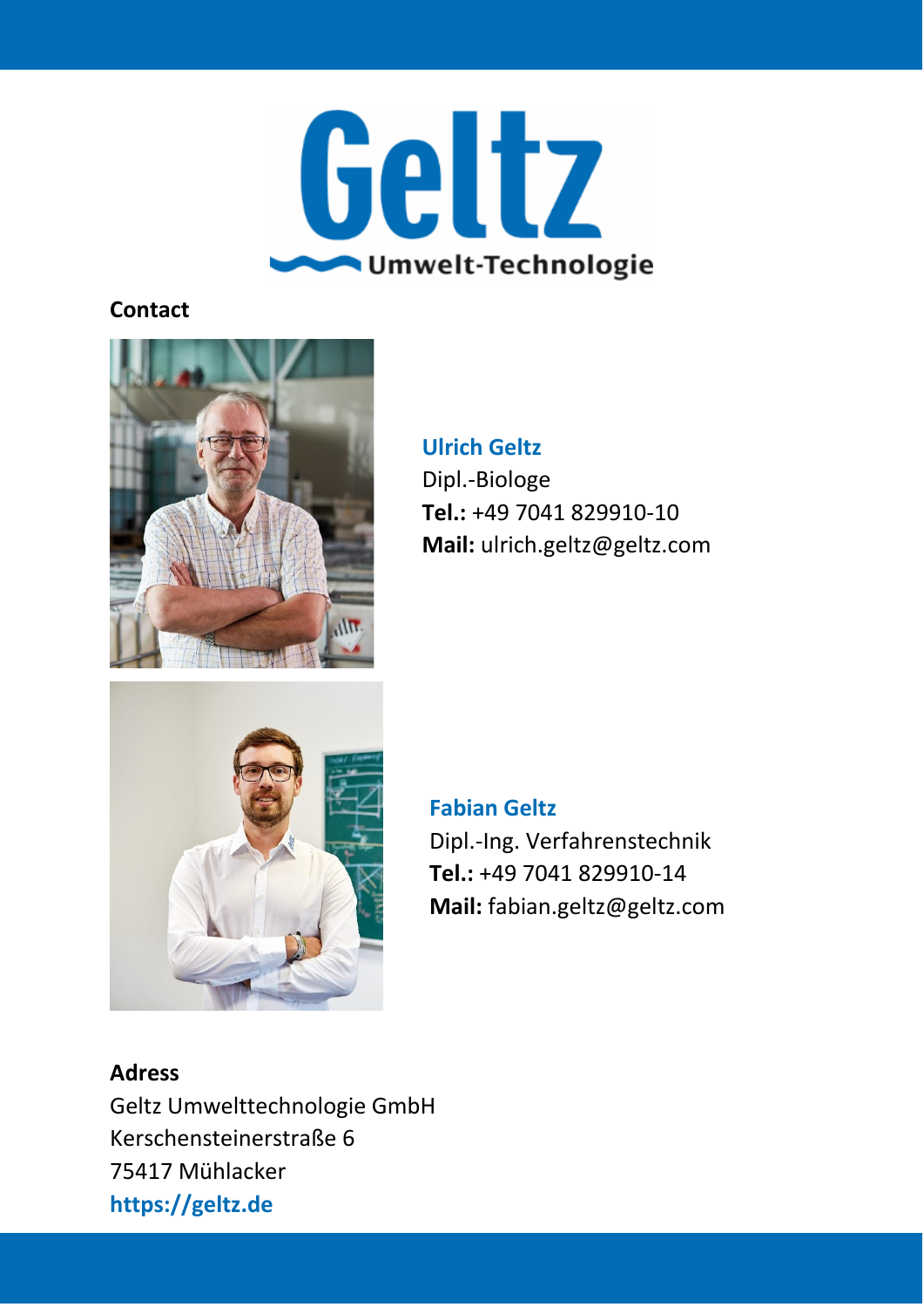### **NuTriSep**

## Full treatment and **nutrient recovery** from digestate and manure

**NuTriSep** offers the all-round solution for nutrient surpluses in agricultural regions: Instead of transporting manure and digestate over long distances, the material is broken down into its constituent parts and processed into **high quality products**:

- Mineral phosphate with 20-25 %  $P_2O_5$
- Ammonium sulfate solution (ASL) with > 10% N
- Potassium concentrates for local fertilisation
- Low-nutrient, soil conditioner
- Optional dischargeable residual water for volume reduction



The plant is designed according to industrial standards and equipped with fully automated control technology.

The **economical full-scale plant** is designed to process 70,000 m<sup>3</sup> per year or more.

**A visit of the first full-scale plant is possible any time. Please contact us for an appointment!**